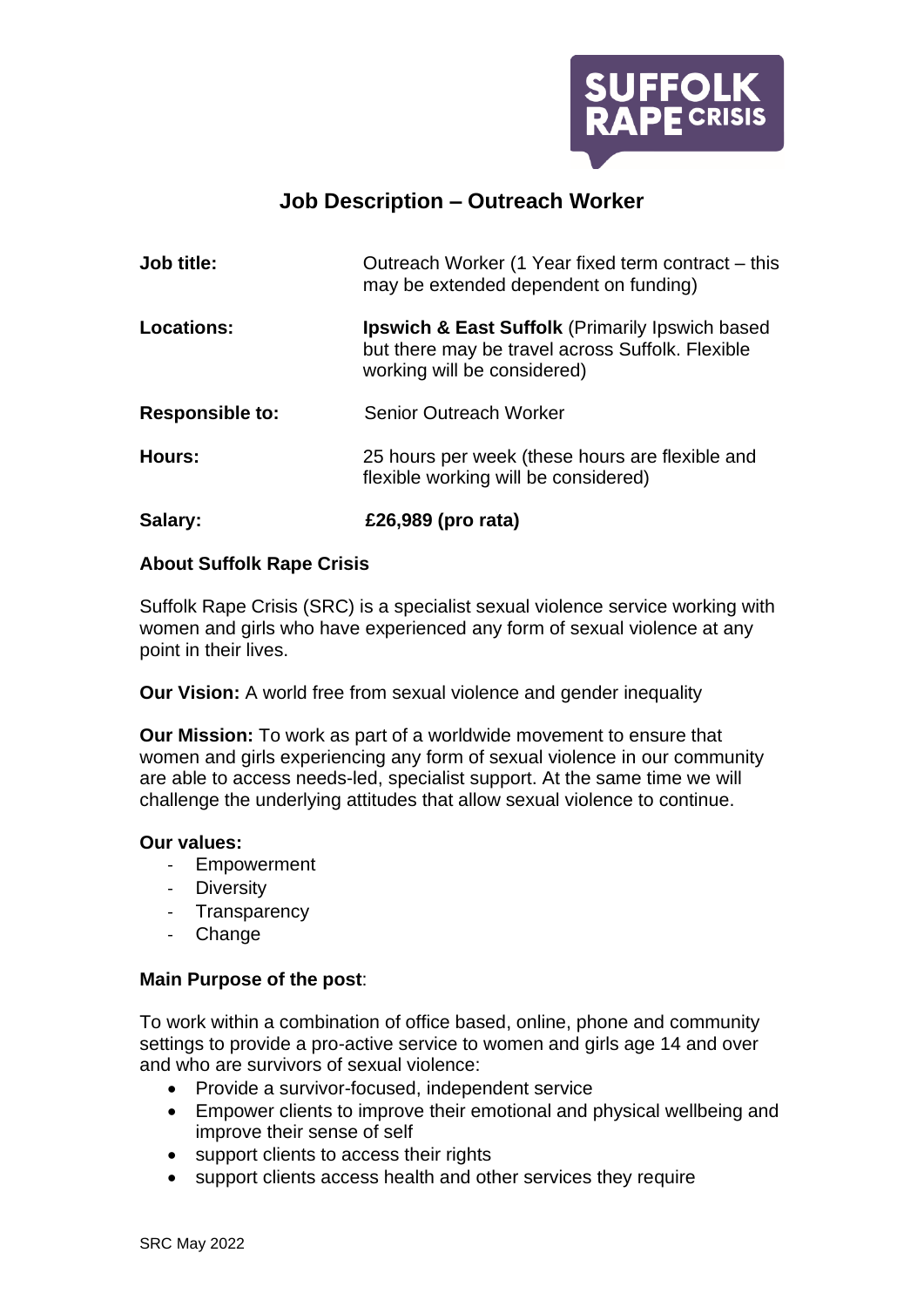

- Support client to highlight their current needs and empower clients to make positive change in these areas
- provide support through the criminal justice system if necessary
- To set up and run groups for survivors

#### **Duties and Responsibilities**

#### **Outreach casework**

- Manage an agreed caseload of clients.
- Contact (e.g. via text and phone) women who have self-referred to the service, been referred through other SRC services, or through a third party and complete necessary assessment paperwork
- Provide face to face, telephone, email & online virtual emotional and practical support (non-therapeutic) to women.
- Travel to meet women and girls in spaces that feel safe and convenient for them, in order to meet face to face.
- Undertake needs and risk assessments with survivors
- Develop individual support plans in collaboration with survivors and follow up with reviews as specified by SRC practice.
- Help women to access services to which they are entitled through providing information, signposting and advocacy e.g. sexual health follow-up, mental health services, local voluntary organisations, support groups, wellbeing services.
- Undertake advocacy and provide feedback to other agencies in line with confidentiality processes and with the agreement of the woman.
- Explain criminal, legal and if relevant, civil remedies and housing options to clients and seek expert guidance where necessary.
- Help women to develop their own support networks.
- Provide information and support in relation to Criminal Injuries Compensation.
- Where relevant, keep other agencies informed about important changes in service user' situation, with their consent.

## **Support Groups**

- Set up, run and maintain support groups including the development and updating of relevant materials, as required.
- Support 'Community at SRC Facebook Group and provide information and support for survivors through SRC's social media accounts

## **Policies, procedures, legislation and data collection.**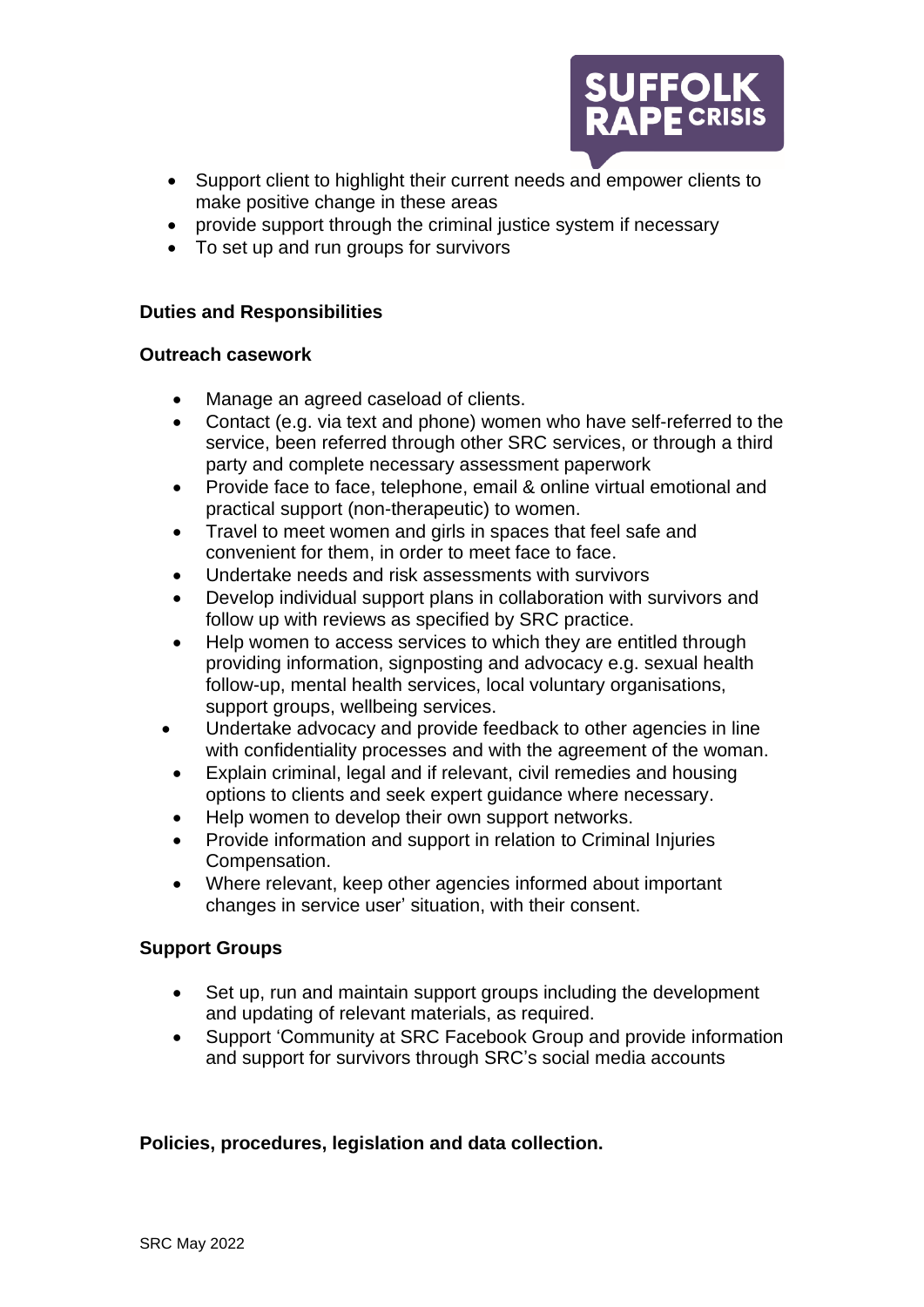

- Follow SRC safeguarding policies and procedures
- Maintain and monitor records of all cases, using SRC's database system ensuring it is accurate and up-to-date
- Follow procedures and protocols with other services so that the safety of the survivor is kept central to any process.
- Contribute to the development of service policies, protocols, guidelines and strategies within area of practice as necessary
- Work in accordance with all SRC policies, for example confidentiality, data protection, equality and diversity.
- Support the monitoring and evaluation of the service to ensure effectiveness, and encourage survivor feedback, as appropriate.
- Ensure that security of sensitive information is maintained and complies with the requirements of The *Data Protection Act* 2018 and other legislation.

## **Supervision and learning development**

- Attend regular, group and/or 1:1 clinical supervision as required.
- Attend regular management supervision in line with SRC procedures
- Participate in team meetings, and any relevant training
- Keep up to date with relevant legislation, policy and practice issues and resources available e.g. interpreters, signers etc
- Complete any accredited training to support this service.

#### **Working with partner agencies**

- Liaise with and help ensure effective relationships between SRC and Criminal Justice System partner agencies, to support consistent and appropriate services for survivors e.g. police, CPS, IDVAs, court service, Witness Service.
- Build positive links with local voluntary and statutory agencies to be able to better support and signpost survivors and promote the SRC services e.g. social services, mental and sexual health agencies, and other voluntary sector organisations.
- Attend multi-agency meetings as appropriate
- Provide specialist advice to other workers and agencies and participate in delivery of training sessions as appropriate.

## **General**

- Answer phones, taking referrals, answering queries, signposting and providing accurate information about SRC services
- Contribute to SRC campaigns and advocacy work to ensure that women receive the services to which they are entitled.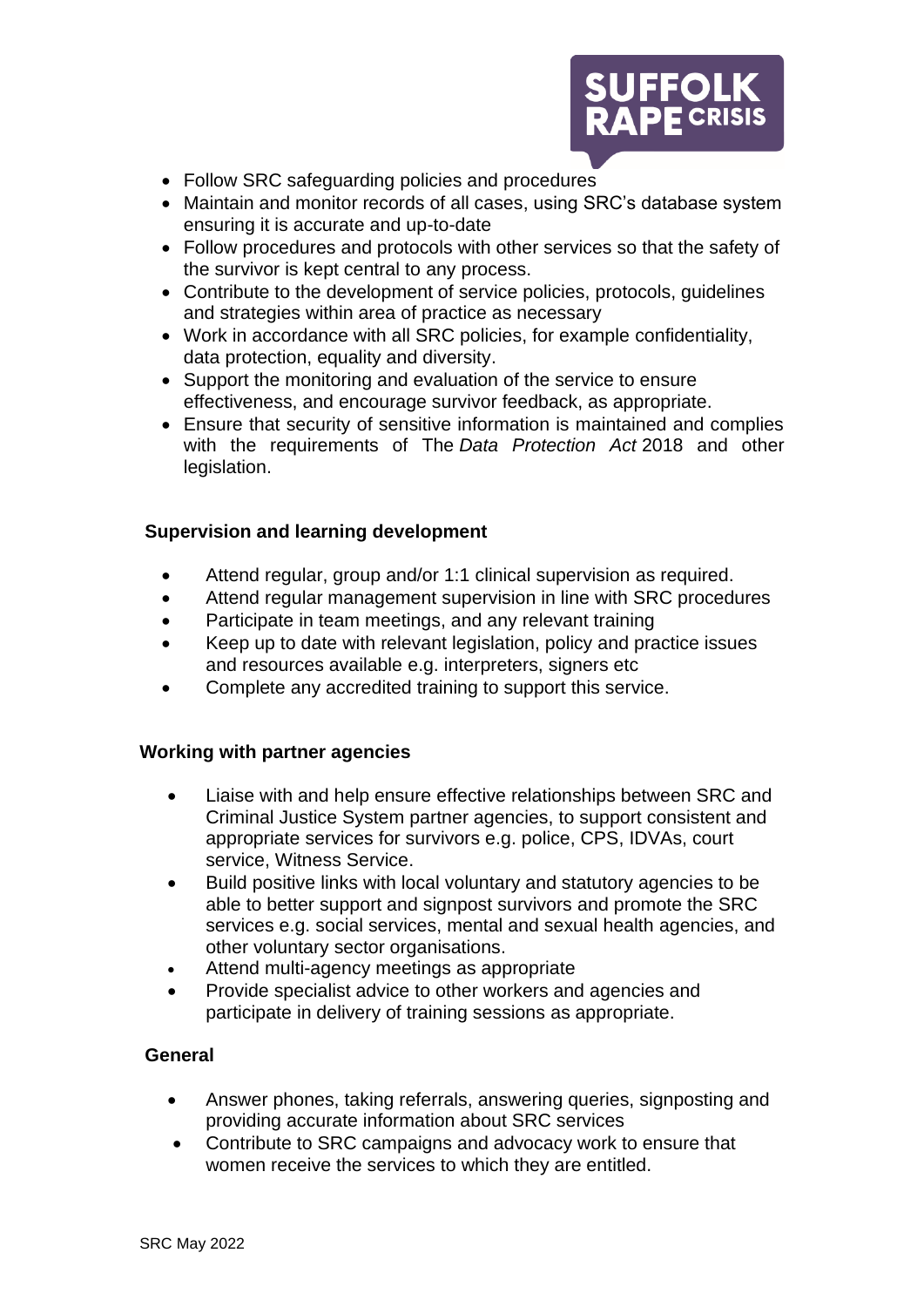

- Contribute to the development and implementation of the SRC strategic plan
- Support SRC's social media strategy.

This job description may be updated by the trustees of SRC from time to time in order to meet the changing requirements of the job. Other duties may be required from time to time in line with the purpose and level of responsibility of the post.

## **Terms and Conditions:**

The post is subject to a three-month probationary period. Termination of the post is subject to 4 weeks' notice on either side.

This post is exempt under Section 83 schedule 9, Part 1, 1.1(a) and (c) of the Equality Act 2010.

**Holiday Entitlement:** 30 working days per annum pro rata

| <b>ESSENTIAL</b>                                                                                                                                                                                                                                                                                                                                                                                                                       | <b>DESIRABLE</b>                                                                                                                                                                                                                                                                                                                                                                                                                                |
|----------------------------------------------------------------------------------------------------------------------------------------------------------------------------------------------------------------------------------------------------------------------------------------------------------------------------------------------------------------------------------------------------------------------------------------|-------------------------------------------------------------------------------------------------------------------------------------------------------------------------------------------------------------------------------------------------------------------------------------------------------------------------------------------------------------------------------------------------------------------------------------------------|
| <b>Experience/knowledge</b><br>Excellent understanding and<br>knowledge of sexual violence<br>and its impact<br>A good understanding of<br>Violence against Women and<br>Girls (VAWG)<br>Experience of supporting<br>vulnerable women/survivors<br>Good understanding of the<br>$\bullet$<br>needs of vulnerable women<br>Experience of working with<br>partner organisations to achieve<br>positive outcomes for<br>survivors/clients | Experience of working in the<br>violence against women sector<br>Experience of supporting<br>vulnerable women/survivors in a<br>1:1 support setting.<br>Experience of developing new<br>services or responding with<br>solutions based on emerging<br>evidence of need<br><b>Experience facilitating support</b><br>groups<br>Experience of effectively<br>participating in 1:1 or group<br>clinical supervision<br>Knowledge of outcomes-based |
| Understand and demonstrate<br>the importance of holding<br>boundaries<br>Knowledge of local statutory and<br>$\bullet$<br>voluntary organisations and how<br>to work with them effectively                                                                                                                                                                                                                                             | monitoring and evaluation of<br>service provision                                                                                                                                                                                                                                                                                                                                                                                               |

## **PERSON SPECIFICATION- OUTREACH WORKER**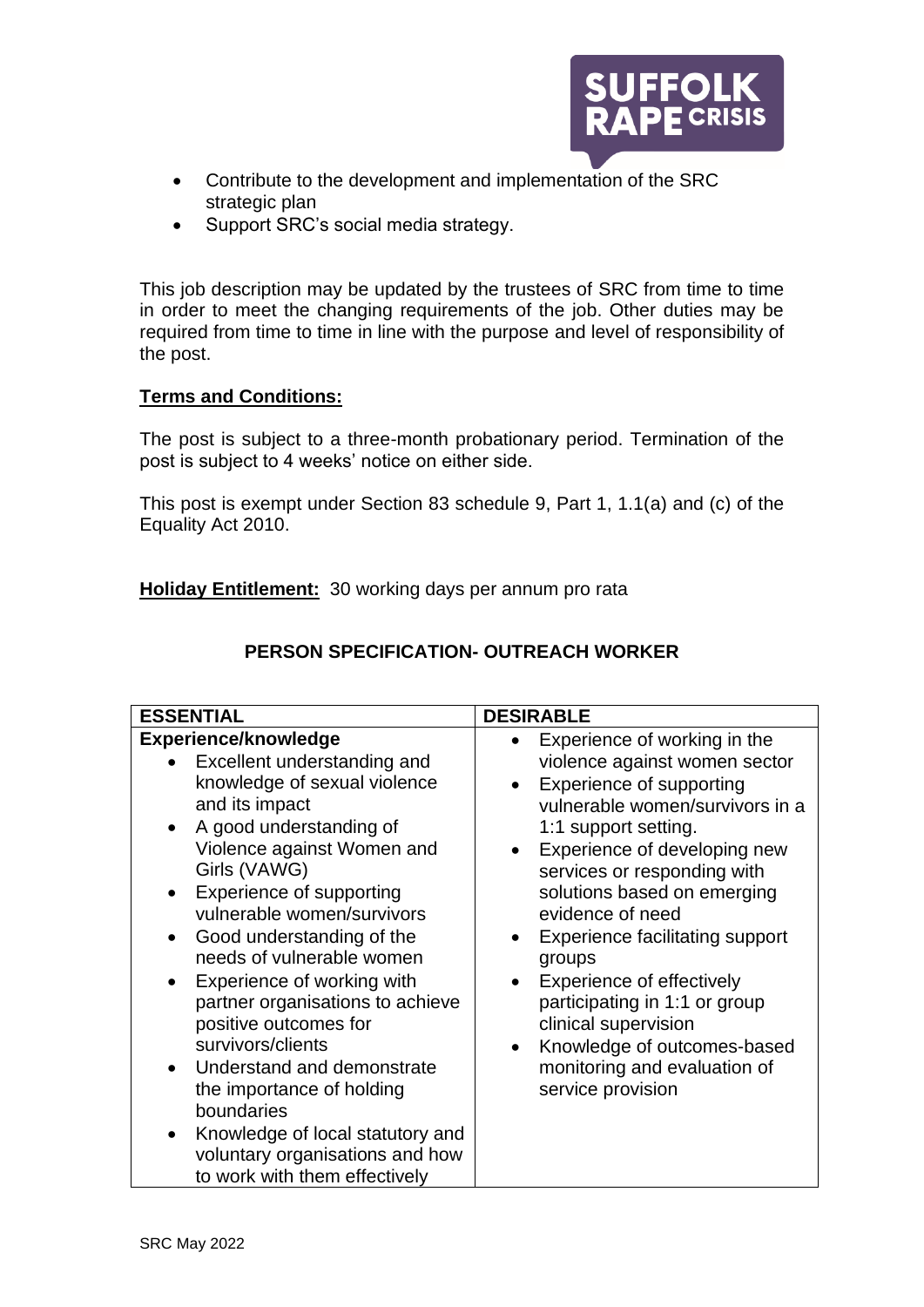

| <b>Experience supporting clients</b>                                                                                                                                                                                                                                                                                                                                                                                                                                                                                                                                                                                                                                                                                     |                                                                                                                                                                                                   |
|--------------------------------------------------------------------------------------------------------------------------------------------------------------------------------------------------------------------------------------------------------------------------------------------------------------------------------------------------------------------------------------------------------------------------------------------------------------------------------------------------------------------------------------------------------------------------------------------------------------------------------------------------------------------------------------------------------------------------|---------------------------------------------------------------------------------------------------------------------------------------------------------------------------------------------------|
| via text, email and online                                                                                                                                                                                                                                                                                                                                                                                                                                                                                                                                                                                                                                                                                               |                                                                                                                                                                                                   |
| <b>Skills and abilities</b>                                                                                                                                                                                                                                                                                                                                                                                                                                                                                                                                                                                                                                                                                              |                                                                                                                                                                                                   |
|                                                                                                                                                                                                                                                                                                                                                                                                                                                                                                                                                                                                                                                                                                                          |                                                                                                                                                                                                   |
| Good communication skills both<br>written and verbal<br>Able to build good rapport and<br>communicate with people at all<br>levels<br>Ability to work as part of team<br>Ability to work on own initiative<br>and be a self-starter<br>Ability to work with<br>clients/survivors in an empathic,<br>empowering and creative way<br>Good interpersonal skills<br>A professional and flexible<br>$\bullet$<br>approach to work<br>Good organisational skills<br>Good record keeping,<br>$\bullet$<br>monitoring and report writing<br>skills<br><b>Excellent IT skills including</b><br>٠<br>word-processing, spreadsheets<br>and other applications<br>Demonstrable commitment to<br>SRC's ethos and mission<br>statement | Able to demonstrate good self-<br>$\bullet$<br>reflective practice<br>Ability to practice and model<br>good self-care<br>Ability to develop systems and<br>procedures<br>Ability to use databases |
| <b>Specialist knowledge</b>                                                                                                                                                                                                                                                                                                                                                                                                                                                                                                                                                                                                                                                                                              |                                                                                                                                                                                                   |
| Understanding and knowledge<br>of violence against women                                                                                                                                                                                                                                                                                                                                                                                                                                                                                                                                                                                                                                                                 | A good understanding of the                                                                                                                                                                       |
| issues and in particular barriers                                                                                                                                                                                                                                                                                                                                                                                                                                                                                                                                                                                                                                                                                        | <b>Criminal Justice System</b>                                                                                                                                                                    |
| to accessing services                                                                                                                                                                                                                                                                                                                                                                                                                                                                                                                                                                                                                                                                                                    |                                                                                                                                                                                                   |
| Understanding and knowledge                                                                                                                                                                                                                                                                                                                                                                                                                                                                                                                                                                                                                                                                                              |                                                                                                                                                                                                   |
| around safeguarding issues                                                                                                                                                                                                                                                                                                                                                                                                                                                                                                                                                                                                                                                                                               |                                                                                                                                                                                                   |
| Understanding the importance of<br>$\bullet$                                                                                                                                                                                                                                                                                                                                                                                                                                                                                                                                                                                                                                                                             |                                                                                                                                                                                                   |
| working with survivors using a                                                                                                                                                                                                                                                                                                                                                                                                                                                                                                                                                                                                                                                                                           |                                                                                                                                                                                                   |
| trauma informed approach, and                                                                                                                                                                                                                                                                                                                                                                                                                                                                                                                                                                                                                                                                                            |                                                                                                                                                                                                   |
| providing a needs led service                                                                                                                                                                                                                                                                                                                                                                                                                                                                                                                                                                                                                                                                                            |                                                                                                                                                                                                   |
|                                                                                                                                                                                                                                                                                                                                                                                                                                                                                                                                                                                                                                                                                                                          |                                                                                                                                                                                                   |
| <b>Training and education</b>                                                                                                                                                                                                                                                                                                                                                                                                                                                                                                                                                                                                                                                                                            | Evidence of continuing<br>$\bullet$                                                                                                                                                               |
| Evidence of relevant                                                                                                                                                                                                                                                                                                                                                                                                                                                                                                                                                                                                                                                                                                     | professional development                                                                                                                                                                          |
| professional or training                                                                                                                                                                                                                                                                                                                                                                                                                                                                                                                                                                                                                                                                                                 | Evidence of SV & VAWG                                                                                                                                                                             |
| qualifications                                                                                                                                                                                                                                                                                                                                                                                                                                                                                                                                                                                                                                                                                                           | training or ISVA training                                                                                                                                                                         |